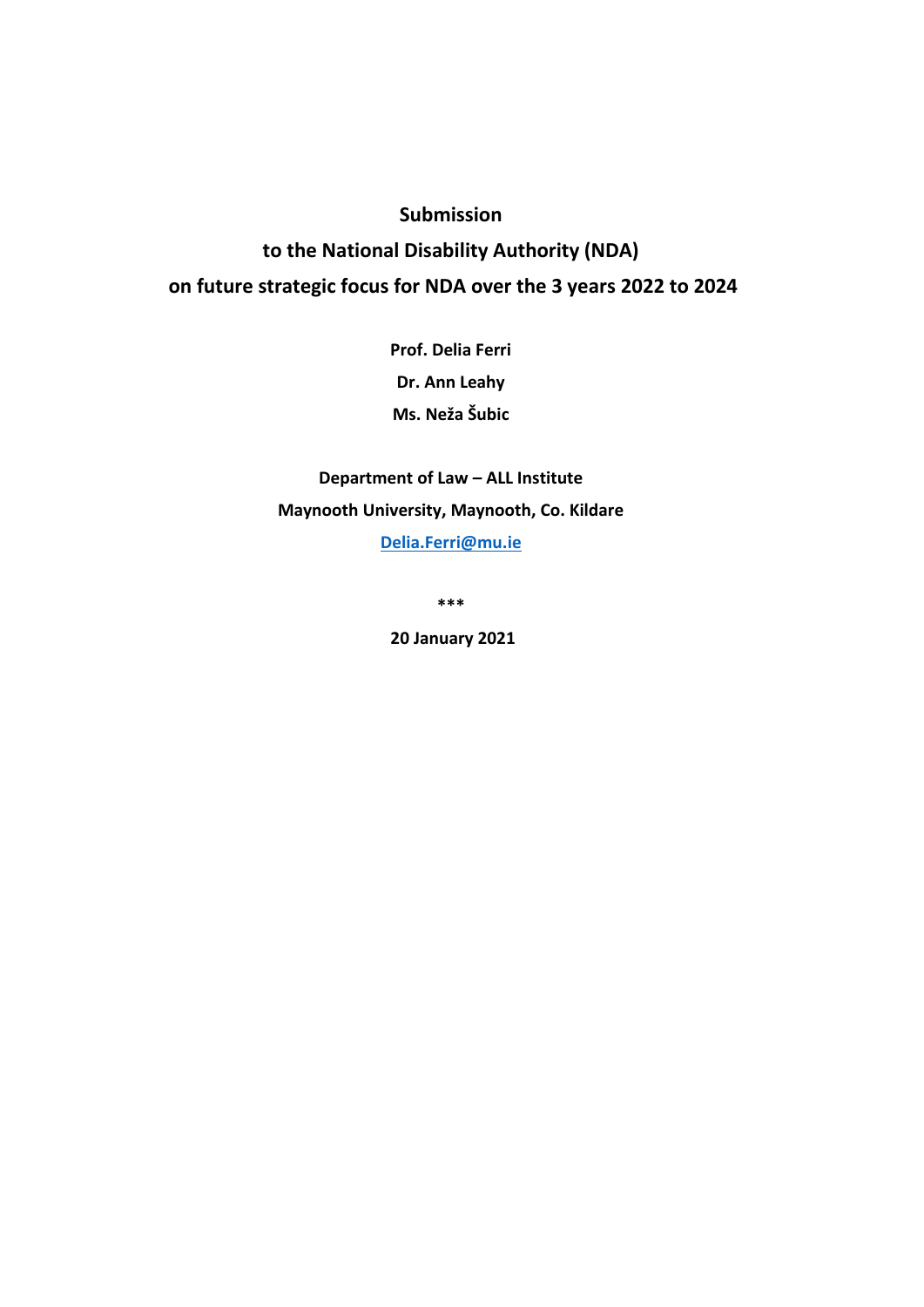# **Table of Contents**

| 3. Critical Challenges and Questions To Be Addressed in the New NDA's Strategy and |  |  |
|------------------------------------------------------------------------------------|--|--|
|                                                                                    |  |  |
|                                                                                    |  |  |
|                                                                                    |  |  |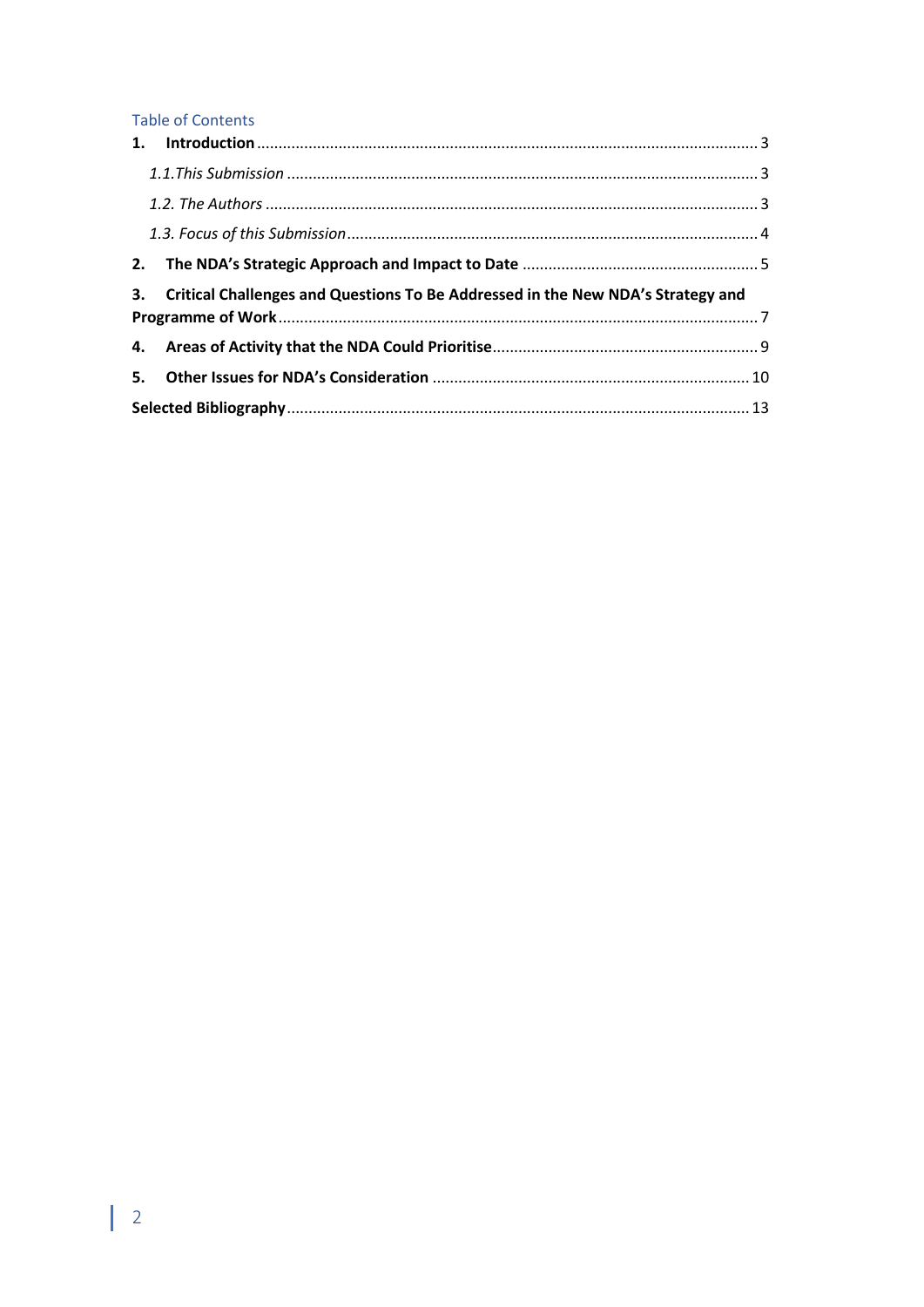#### <span id="page-2-0"></span>**1. Introduction**

#### <span id="page-2-1"></span>*1.1.This Submission*

In line with the legislative requirements set out in the National Disability Authority Act 1999, the National Disability Authority (NDA) is developing its strategic plan for the period 2022 to 2024. In order to draw up a comprehensive and informed new strategy, the NDA is consulting with both internal and external stakeholders. The objective of the consultation is to ensure that the views and concerns of stakeholders are taken into account in the new strategy. The new strategy will guide the NDA over the next three years. With this in mind, the present **research-informed submission** aims to contribute to the elaboration process of the new strategy by **answering the four questions included within the consultation document.** 

The present submission is a research-led contribution to policy development and is aimed to support the enhancement of disability rights in Ireland. It has been prepared by Prof. Delia Ferri, supported by Dr. Ann Leahy and Ms. Neža Šubic, in response to the invitation to share views on future strategic focus for NDA over the 3 years 2022 to 2024, issued on 22 December 2020. Prof. Ferri, Dr. Leahy and Ms. Šubic have distinguished expertise on disability rights (and, more broadly, on human rights), as well as on equality, intersectionality, and inclusion. This submission has been developed within the remit of a large-scale project entitled *Protecting the Right to Culture of Persons with Disabilities and Enhancing Cultural Diversity through European Union Law: Exploring New Paths* (DANCING). The project is funded by the European Research Council (ERC) Consolidator, under the Grant No. 864182, with Delia Ferri as the Principal Investigator. More Information on the Project is available at the Cordis Site: [here.](https://cordis.europa.eu/project/id/864182)

The submission is made by the authors (Prof. Ferri, Dr. Leahy, and Ms. Šubic) in a personal capacity and not on behalf of the Department of Law of Maynooth University (MU), or the MU Assisting Living & Learning (ALL) Institute. The views and opinions expressed in this submission are those of the authors and do not necessarily reflect the official policy of MU.

#### <span id="page-2-2"></span>*1.2. The Authors*

**Delia Ferri** is a Professor of Law at Maynooth University and co-Director of the ALL Institute. She is affiliated researcher at the DIRPOLIS Institute (Institute of Law, Politics and Development) of Scuola Superiore Sant'Anna (Italy) within the research cluster on social rights, social inclusion and disability, and a fellow at the Burton Blatt Institute of Syracuse University (USA). Since 2018, she has been a member of the [Royal Irish Academy \(RIA\)](https://www.ria.ie/delia-ferri)  [Standing Committee in International Affairs \(SCIA\).](https://www.ria.ie/delia-ferri) Recently, she has been Visiting Professor at the *Academia Interamericana de Derechos Humanos* of the Autonomous University of Coahuila (Mexico). Delia is Principal Investigator (PI) of the project *Protecting the Right to Culture of Persons with Disabilities and Enhancing Cultural Diversity through European Union Law: Exploring New Paths (DANCING)*, for which she was awarded a European Research Council (ERC) Consolidator grant of  $\epsilon$  2 million. She is also co-investigator in the project *[SHAPES](https://shapes2020.eu/)*, funded by the EU Horizon 2020 programme and led by the ALL Institute. Her research in this project focuses on regulatory frameworks to support independence and enhanced quality of life for older people, in particular older people with disabilities. She also holds a position of co-investigator in the project *[Rethinking Digital Copyright Law for a](https://www.recreating.eu/)  [Culturally Diverse, Accessible, Creative Europe](https://www.recreating.eu/)* (*ReCreating Europe*), led by Scuola Superiore Sant'Anna Pisa, and funded by the EU Horizon 2020 programme. Within this project, Delia investigates access to digital cultural goods for people with disabilities, from an intersectional perspective. Moreover, since 2004, Delia has taken part in policy-oriented studies on the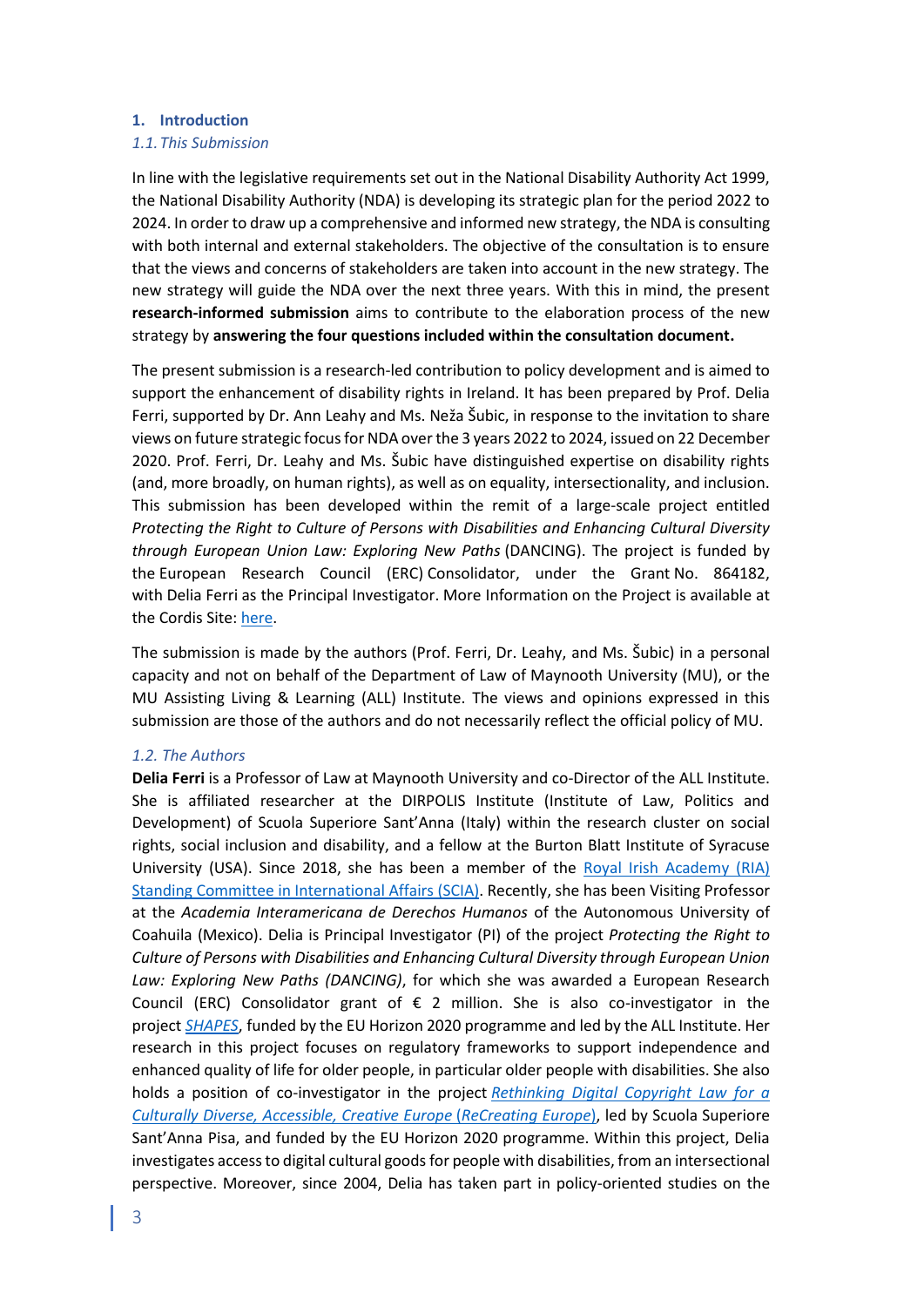rights of persons with disabilities, participatory processes and cultural diversity. Among many others, in 2016, she co-authored (with Anna Lawson) the report on '*Reasonable accommodation for disabled people in employment*' for the European Commission. She has also acted as consultant for several NGOs and worked as expert in capacity-building projects such as 'Laws and policies concerning accessibility in employment contexts for persons with disabilities' for the *Deutsche Gesetzliche Unfallversicherung e.V.* funded by the German Ministry for Labour and Social affairs (2018-19), and 'Promoting the social rights of persons with disabilities by building the capacity of Armenian civil society organisations to engage with the Council of Europe monitoring mechanisms' (2017). Delia has published extensively in the fields of International and Comparative Disability Law and European Union Law.

**Ann Leahy** is a Postdoctoral Researcher with the DANCING project. Her PhD, completed at the Department of Sociology of Maynooth University, was an interdisciplinary study of the intersection between disability and ageing. She is the author of a book on that subject (forthcoming from Policy Press), the writing of which was supported by a prestigious Irish Research Council Postdoc Fellowship. She worked for many years in the voluntary sector in Ireland including at Age & Opportunity (where she was Assistant CEO) and at Social Justice Ireland (where she was an Irish Research Council Scholar). In those roles she contributed to many policy and research processes in a range of areas of social policy including ageing, disability, poverty and health. She has served on many inter-agency committees and consultative fora. She has a background in law and worked as a solicitor early in her career.

**Neža Šubic** is a Postdoctoral Researcher with the DANCING project. Her doctoral project at UCD, funded by the UCD Sutherland School of Law, explored social rights in the context of the European Arrest Warrant. Neža is specialized in EU law and in human rights law. She has taught in the area of EU law both at UCD and at Maynooth University, and has published in the fields of EU law and human rights law in both Irish and international journals. Prior to commencing her PhD studies, Neža worked as an assistant lawyer at the European Court of Human Rights (ECtHR) in Strasbourg, and completed traineeships at various Slovene national courts, and at the Legal Service of the European Commission in Brussels. Neža holds an LL.B. from the University of Ljubljana, and an LL.M. from the University of Edinburgh. In 2017, she passed the Slovene State Examination in Law.

## **Contact Details**

| <b>Name</b>                     | Delia Ferri                                                                                                 |
|---------------------------------|-------------------------------------------------------------------------------------------------------------|
| Personal/Organisation's Address | <b>Department of Law</b><br>New House - South Campus<br><b>Maynooth University</b><br>Maynooth, Co. Kildare |
| Phone number                    | 01 474 7210                                                                                                 |
| Email address                   | Delia.ferri@mu.ie                                                                                           |

## <span id="page-3-0"></span>*1.3. Focus of this Submission*

In line with the aims of this consultation, this **research-led contribution** is structured in response to the questions that were included in the consultation document. It is informed by the human rights model of disability envisaged by the UN Convention on the Rights of Persons with Disabilities (CRPD). It takes into account relevant international law, as well as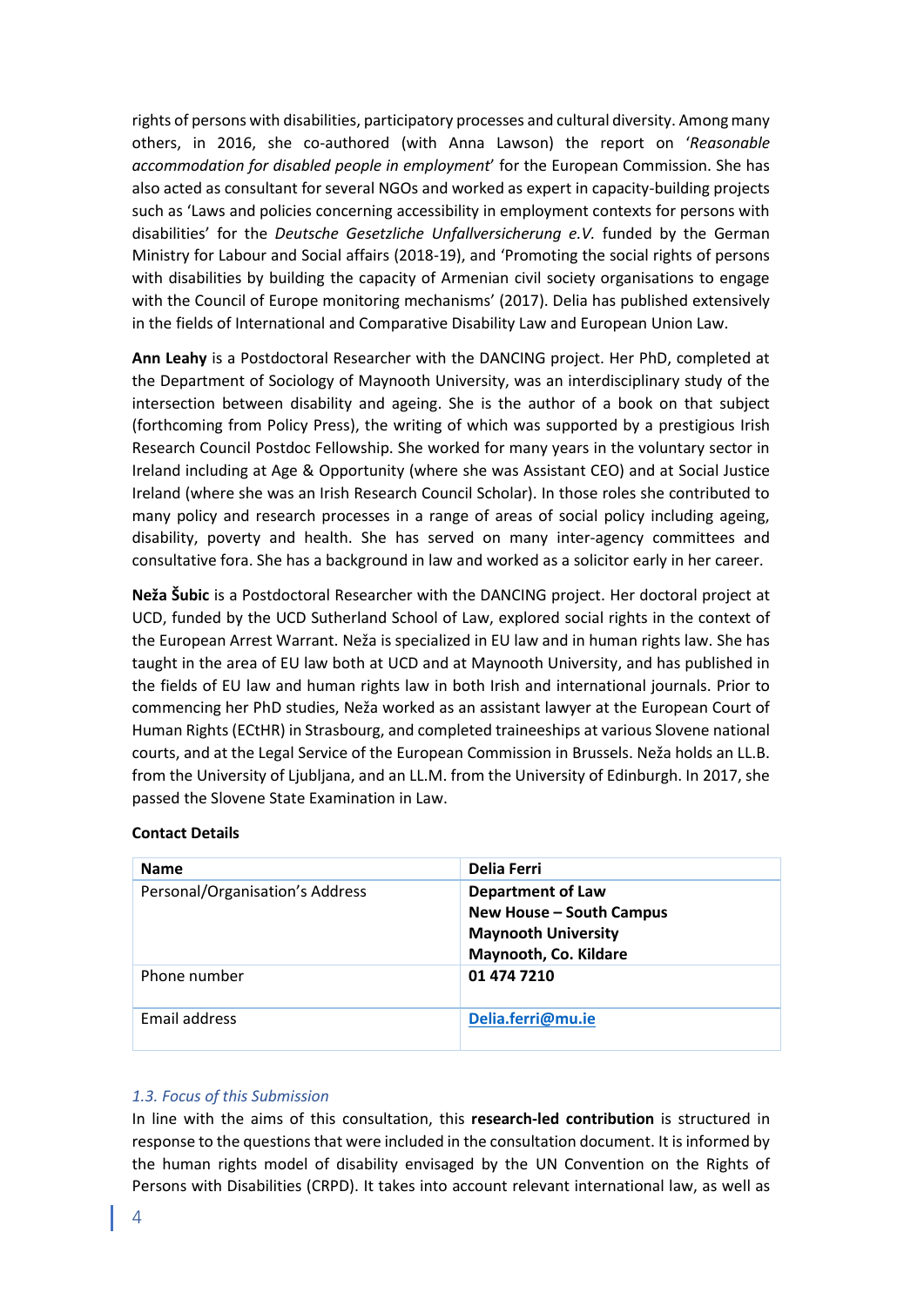European Union law, and relies on well-established disability law scholarship and disability studies literature.

In the *National Disability Authority Strategic Plan 2019 – 2021,<sup>1</sup> the strategic priorities were* articulated as follows: 1. To provide research-informed advice to government to guide the development and implementation of national policies, programmes and strategies relevant to the lives of persons with disabilities; 2. To understand and advise on societal changes, challenges and opportunities that impact on the lives of persons with disabilities; 3. To promote and monitor the implementation of Codes of Practice, standards and guidelines in services, and to evaluate policy and practice; 4. To continue to build awareness and adoption of Universal Design across society in Ireland; 5.To continue to be an effective and pro-active organisation, committed to delivering on our strategic priorities and communicating our work. This submission takes into account those priorities and provides a forward-looking approach on how those might be advanced and improved. It critically discusses challenging issues that have emerged in these strategic priority areas and provides recommendations on how these might be enhanced.

As required, the submission is articulated around the four questions set by the NDA: 1) What are your views on the NDA's strategic approach and impact to date? 2) In your opinion, what are the critical challenges and questions the NDA needs to address in its new strategy and programme of work? 3) What areas of activity, in your view, should the NDA prioritise across the next three to five years? 4) What other issues or considerations will be particularly relevant to the strategic focus of the NDA across the next three to five years?

In line with the questions articulated by the NDA, section 2 discusses the impact of the NDA's activities thus far, highlighting strengths and weaknesses, and taking into account current scholarly debates. Section 3 identifies in a succinct manner three main issues that the NDA should address in the next three years. Section 4 identifies two areas of action for further development, while section 5 suggests a major focus on cultural participation as essential for full inclusion of persons with disabilities in society. This submission endeavours to respect, as far as feasible, the word limit indicated by the NDA, which is set to be of 400 words for each of the questions. However, some sections are longer than this limit as they refer to various primary and secondary sources in support of the analysis provided.

This submission uses people-first language ('persons/people with disabilities'), in line with the language used in the CRPD and with the CRPD's understanding of disability.

## <span id="page-4-0"></span>**2. The NDA's Strategic Approach and Impact to Date**

The NDA is an independent statutory body with a duty to provide evidence-informed advice and information to the Irish Government and to the public sector on disability matters. Undoubtedly, to date, the NDA has provided notable advice on a wide range of matters, supporting the development and implementation of disability policies and the current National Disability Inclusion Strategy 2017-2021 (NDIS). Fleming, McGilloway and Barry, for example, note that the NDA 'commissioned and supported a number of key evidence-based policy documents, which have seen the disability sector in Ireland align itself more closely

<sup>1</sup> NDA, *National Disability Authority Strategic Plan 2019 – 2021*, available at[: http://nda.ie/About-Us/Corporate-](http://nda.ie/About-Us/Corporate-Publications/Strategic-Plans/Strategic-Plan-2019-2021/)[Publications/Strategic-Plans/Strategic-Plan-2019-2021/.](http://nda.ie/About-Us/Corporate-Publications/Strategic-Plans/Strategic-Plan-2019-2021/)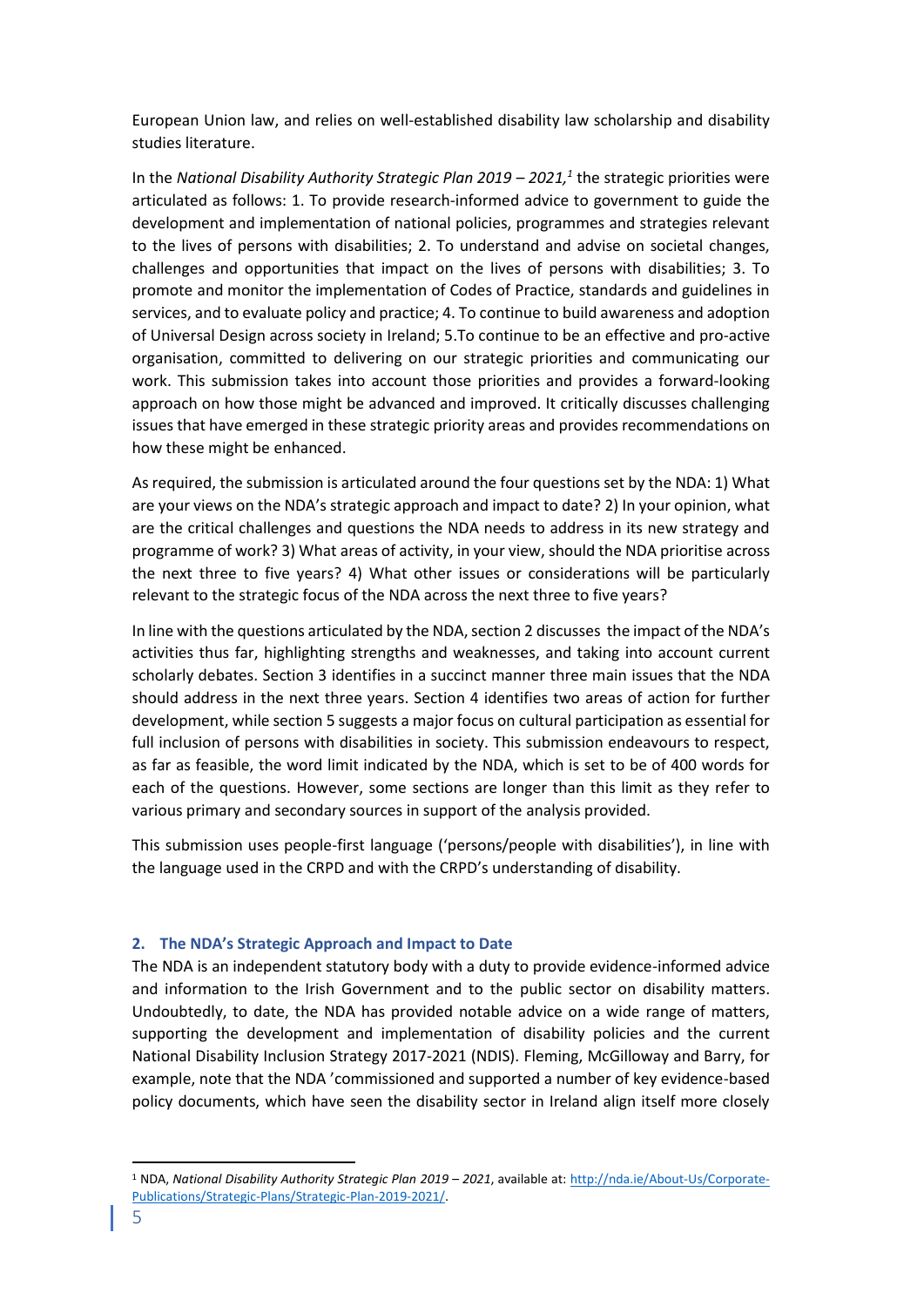with international best practice'.<sup>2</sup> The NDA completed a mid-term review of the NDIS in January 2020. Under Strategic Priority 1 of the NDA action plan 2019-2021, the NDA also supported the adoption and roll-out of sectoral instruments, which address specific policy fields. The NDA has also supported the continued implementation of the Comprehensive Employment Strategy for Persons with Disabilities (CES) 2015-2024, which is a key area of focus given that the second 3-year action plan under the CES will coincide with the NDA's strategic plan. Furthermore, in the last few years, the NDA has referred consistently to the CRPD (ratified by Ireland in 2018), has acknowledged the role of the Convention as 'global normative standard', <sup>3</sup> and has sought to support its implementation.

On the whole, **the NDA's policy work is noteworthy for its breadth and scope**. However, as yet, its impact has **not achieved fundamental change**, and **has not yet embedded a human rights approach** in Irish disability policies, nor fully addressed structural inequalities. In 2015, a leading disability scholar, Professor Gerard Quinn, now UN Special Rapporteur on the Rights of Persons with Disabilities, highlighted a very slow change in Irish disability policies and little progress made in regard to mainstreaming services.<sup>4</sup> Most recently, in November 2020, Dr. Rosaleen McDonagh (Chair of the Disability Advisory Committee of the Irish Human Rights and Equality Commission) has stated that 'Ireland has had a stagnant history in relation to disabled people' and that disability rights 'have been slow to be fulfilled'.<sup>5</sup> This observation is still current, and tallies with the remark put forward by different organizations that the NDIS is quite vague and aspirational.<sup>6</sup> Independent Living Movement Ireland's (ILMI) Submission to the Mid Term Review of the NDIS, which was conducted by the NDA, suggests that 'In providing a complete overview of disability policy development and service delivery comprising 114 actions by its very nature the NDIS becomes too big, with too broad a focus and not enough tangible actions to be clearly implemented, monitored and evaluated for impact and success'.<sup>7</sup> It also tallies with the criticism raised by several scholars on the sectoral policy instruments adopted by the Government in the last few years. This criticism extends from the content and process of adoption of those instruments (in particular for the lack of involvement of Disabled People Organizations - DPOs)<sup>8</sup> to their implementation.<sup>9</sup> Harsh

<sup>2</sup> P. Fleming, S. McGilloway and S. Barry, 'The Successes and Challenges of Implementing Individualised Funding and Supports for Disabled People: an Irish Perspective' (2016) 31(10) *Disability & Society* 1369 at 1372.

<sup>&</sup>lt;sup>3</sup> A. Broderick and D. Ferri, *International and European Disability Law. Text, Cases and Materials* (Cambridge University Press 2019). In this sense also (among many others) D. McCausland, P. McCallion, D. Brennan, et al. 'The Exercise of Human Rights and Citizenship by Older Adults with an Intellectual Disability in Ireland' (2018) 62 *Journal of Intellectual Disability Research* 875.

<sup>4</sup> G. Quinn, 'All Power to the People – Why Change on Disability Policy is so Slow in Ireland: Lessons for the Next Generation of Researchers' (Disability Studies Association of Ireland conference, Dublin, 2015), cited in C. May‐ Simera, 'Is the Irish (Republic of) Comprehensive Employment Strategy Fit for Purpose in Promoting the Employment of People with Intellectual Disabilities in the Open Labor Market? A Discussion Using Evidence from the National Intellectual Disability Database' (2018) 15(4) *Journal of Policy and Practice in Intellectual Disabilities* 284 at 293.

<sup>5</sup> R. McDonagh, Statement at the Joint Committee on Disability Matters debate (Dublin, 11 Nov 2020), available at: [https://www.oireachtas.ie/en/debates/debate/joint\\_committee\\_on\\_disability\\_matters/2020-11-11/2/.](https://www.oireachtas.ie/en/debates/debate/joint_committee_on_disability_matters/2020-11-11/2/)

<sup>6</sup> For example, the Disability Federation of Ireland's (DFI) review of the NDIS 'addressed issues such as its lack of ambition, concrete targets and deadlines.' DFI, *Annual Report 2019* (2020), at 8, available at: [https://www.disability-federation.ie/assets/files/pdf/final\\_annual\\_review\\_2019\\_-\\_interactive\\_version.pdf.](https://www.disability-federation.ie/assets/files/pdf/final_annual_review_2019_-_interactive_version.pdf)

<sup>7</sup> ILMI*, Independent Living Movement Ireland submission to the Mid Term Review of the National Disability Inclusion Strategy (NDIS)* (2019), at 3, available at[: https://ilmi.ie/wp-content/uploads/2019/12/ILMI-Submission](https://ilmi.ie/wp-content/uploads/2019/12/ILMI-Submission-to-NDIS-November-2019.pdf)[to-NDIS-November-2019.pdf/](https://ilmi.ie/wp-content/uploads/2019/12/ILMI-Submission-to-NDIS-November-2019.pdf).

<sup>8</sup> See on this point the observations of Moloney (Member of the Academic Network of Disability Experts for Ireland) in C. Moloney, *Living Independently and Being Included in the Community* (2019) ANED, at 14, available at: [https://www.disability-europe.net/country/ireland.](https://www.disability-europe.net/country/ireland) 

<sup>9</sup> K. Cullen and D. McDaid, *Evidence Review to Inform the Parameters for a Refresh of A Vision for Change* (2017), available at: [https://health.gov.ie/blog/publications/evidence-review-to-inform-the-parameters-for-a-refresh-](https://health.gov.ie/blog/publications/evidence-review-to-inform-the-parameters-for-a-refresh-of-a-vision-for-change/)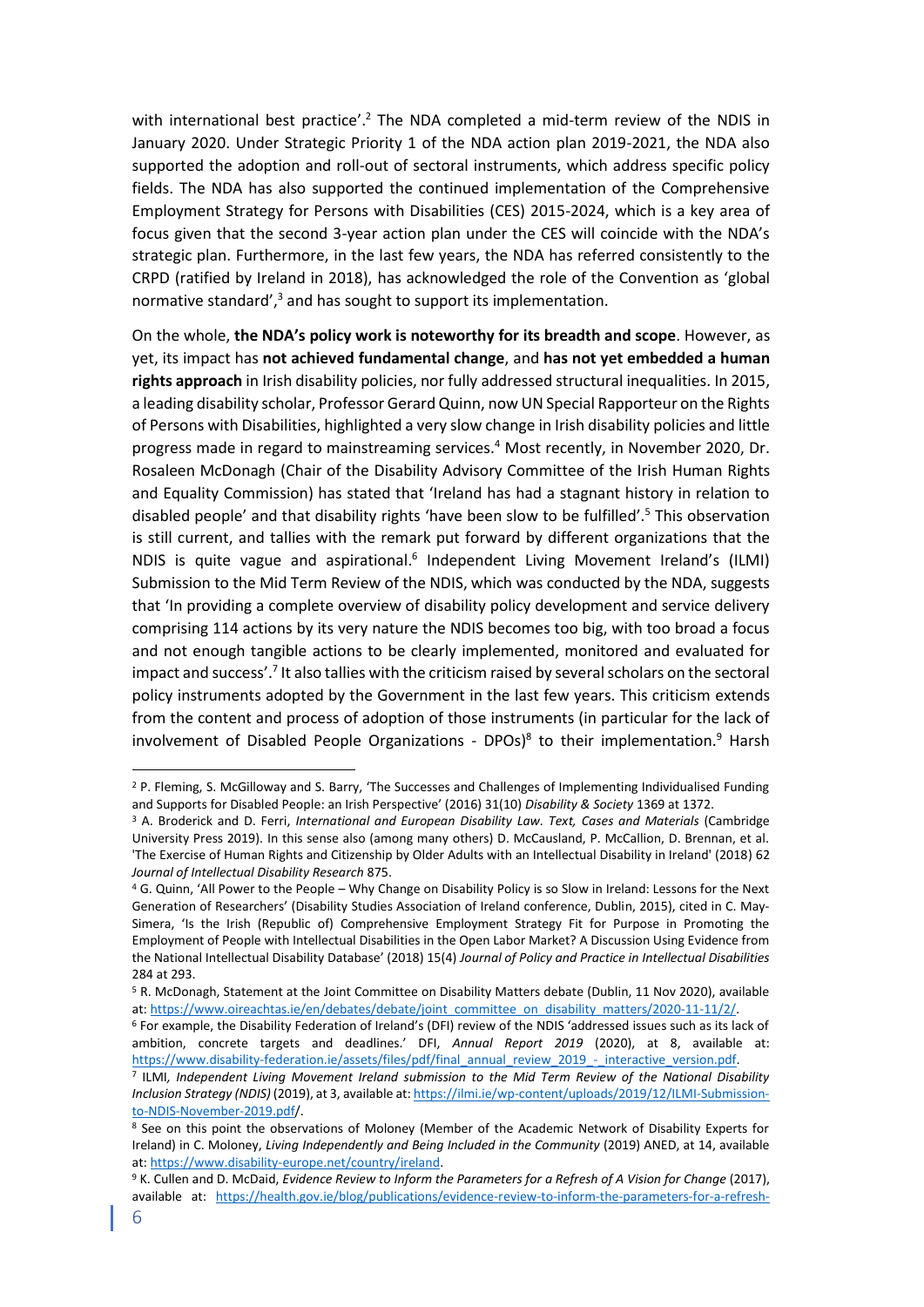criticism was, for example, raised on the CES,<sup>10</sup> for its conservative approach. Van Aswegen highlights that a paternalistic and charitable discourse in the Irish government's understanding of disability is still present. $11$  Furthermore, the work of the NDA has not yet fully addressed a key issue in Irish policy, namely the implementation of policy commitments and of the rights of persons with disabilities. This has been highlighted since the 2005 National Disability Strategy, in respect of which, as Jenkins notes, key aims have not been realised.<sup>12</sup>

The NDA also undertakes and commissions research in relation to disability. This research, in our opinion, is extremely important as it is key to support evidence-based policies. The advancement in data collection that has been achieved by the NDA in the last 10 years is significant. Among the various strands of research, as recently highlighted by McConkey, the NDA's research on public attitudes to disability is noteworthy. <sup>13</sup> McConkey indicates that 'to date, there have been few recent studies that have explicitly investigated public attitudes to the rights of people with disabilities and furthermore to have done so with nationally representative samples', and that the Republic of Ireland is an exception to this trend.<sup>14</sup> Since 2001, the NDA has commissioned 'national surveys of public attitudes to disability at around five yearly intervals'. <sup>15</sup> According to McConkey, these surveys 'provide an opportunity to examine the views of the Irish public on certain rights of persons with disabilities and possible changes over time', <sup>16</sup> while '[m]onitoring the public's perceptions of rights and of the participation in society of people with disabilities, is [also] a fruitful means of assessing the impact of the Convention'. 17

# <span id="page-6-0"></span>**3. Critical Challenges and Questions to Be Addressed in the New NDA's Strategy and Programme of Work**

In this section, we limit ourselves to highlighting three critical challenges that the NDA should address in the new strategic plan.

## **a) Participation of People with Disabilities in the NDA's Work**

A first challenge that NDA should address is that of participation of DPOs in its own work. The recent policy advice released to the Department of Justice and Equality should support the

[of-a-vision-for-change/.](https://health.gov.ie/blog/publications/evidence-review-to-inform-the-parameters-for-a-refresh-of-a-vision-for-change/) Another example is the area of housing, in relation to which, with reference to the National Housing Strategy for People with Disabilities 2011 – 2016, Salmon, Garcia Iriarte, Donohoe, et al, argue that 'although the policy commitment to community living in Ireland is clear, implementation is protracted.' N. Salmon, E. Garcia Iriarte, B. Donohoe, et al, 'Our Homes: An inclusive study about what moving house is like for people with intellectual disabilities in Ireland' (2018) 47(1) *British Journal of Learning Disabilities* 19 at 20.

<sup>&</sup>lt;sup>10</sup> J. Van Aswegen, 'Disabling discourses and charitable model of disability: labour market activation for people with disabilities, Ireland – a critical policy analysis' (2017) 35(3) *Disability & Society* 435.

<sup>11</sup> Ibid. See also J. Van Aswegen, D. Hyatt and D. Goodley, 'A critical discourse problematization framework for (disability) policy analysis' (2019) 19(2) *Qualitative Research Journal* 185. However, for a more positive assessment of the CES, see G. Scanlon, A. Kamp and A. Cochrane, 'Transition(s) to work: the experience of people with disabilities in Ireland' (2020) 35(1) *Disability & Society* 1556.

<sup>12</sup> M. Jenkins, 'Equal Recognition before the Law: A Call for a Statutory Social Care Advocate for Vulnerable Adults in Integrating Health and Social Care' in T. O'Connor (ed*), Integrated Care for Ireland in an International Context: Challenges for Policy, Institutions & Specific Service User Needs* (Oak Tree Press 2013).

<sup>&</sup>lt;sup>13</sup> R. McConkey, 'Public perceptions of the rights of persons with disability: National surveys in the Republic of Ireland' (2020) 14(2) *ALTER* 128.

<sup>14</sup> Ibid 129.

<sup>15</sup> Ibidem.

<sup>16</sup> Ibid 130.

<sup>17</sup> Ibid 137.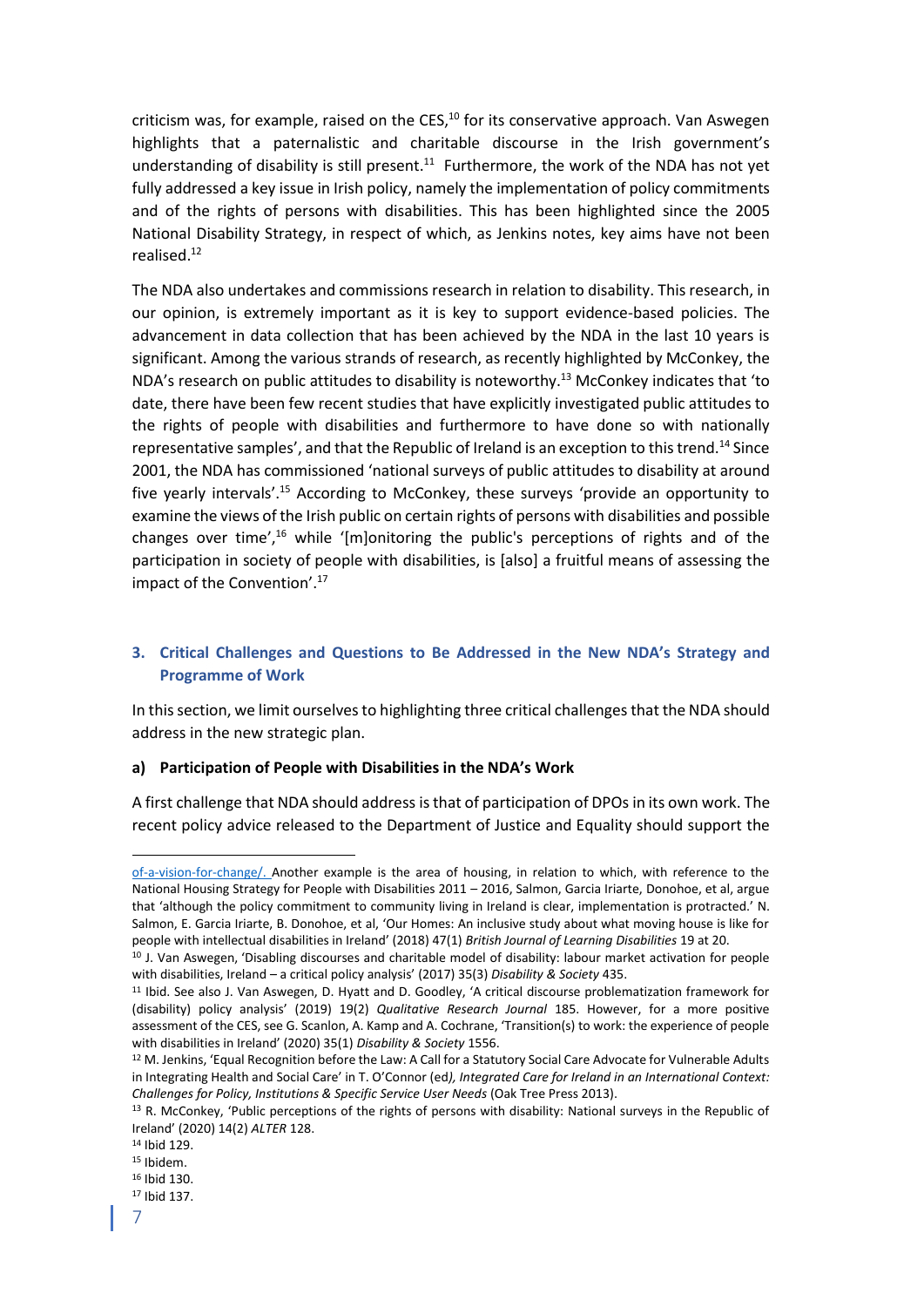NDA's adoption of a structured approach to DPOs participation. This was already somewhat highlighted by the NDA Director in November 2020.<sup>18</sup> The forthcoming Participation and Consultation Network, but also the DPO Coalition that was formed from the ground up to write a shadow report to be submitted to the CRPD Committee, might provide new input to the NDA's work. A major participation of DPOs across the span of NDA's action could also be facilitated by creating synergies with other existing participatory mechanism. For example, in December 2018, the Irish Human Rights and Equality Commission (IHREC) established a Disability Advisory Committee (DAC). The role of the DAC is that of assisting the IHREC. However, this Committee could also provide *ad hoc* support and advice to the NDA.

# **b) Synergies with IHREC (within the limits of their different mandates and roles)**

As recalled in the Report *Twenty Years of Disability Policy Development in Ireland, <sup>19</sup>* the NDA has been assigned a new function to provide information and advice to IHREC, which will perform the role of monitoring body in compliance with Article 33 CRPD. This role includes the development and provision of statistical information if required, in order to assist IHREC in carrying out its function. This would be extremely important given the obligations undertaken by Ireland under Article 31 CRPD in relation to statistical data. Particular attention should also be paid to the future collaboration between the NDA and the IHREC. The latter body has also undergone some criticism in recent years. Flynn for example suggests that the IHREC's 'role of *amicus* briefs in drawing the Court's attention to the CRPD is still underdeveloped'.<sup>20</sup> In this light, while keeping the role of the two bodies distinct, a fruitful synergy and dynamic interaction between the NDA and the IHREC might be a driver not only for policy change, but also for a more effective protection of the rights of persons with disabilities. A synergy between NDA and IHREC could also support a cross-cutting human rights approach to disability.

## **c) Enhancement of** *Ex-Ante* **and** *Ex-Post* **Impact Assessment Activities**

In order to effect change, the NDA could enhance their *ex-ante* and *ex-post* impact assessment activities through a more comprehensive use of human rights based indicators elaborated by the Office of the High Commissioner for Human Rights (OHCHR) in support of a disability inclusive 2030 Agenda for Sustainable Development.<sup>21</sup> The OHCHR indicators are intended to guide States on actions and measures to be taken in implementing the CRPD and facilitating assessment of progress. These indicators encompass structural, process and outcome indicators. Structural indicators measure the acceptance, intent and commitment to human rights and enactment of legal instruments and the adoption of policies for the implementation of human rights. Process indicators measure efforts to transform commitments into desired results and assess policies and measures taken to implement commitments on the ground. Outcome indicators measure the results of efforts to further human rights. Structural indicators are key for *ex-ante* impact assessment, while process and outcome indicators should be key in *ex-post* assessment.

<sup>&</sup>lt;sup>18</sup> A. Hartney, Statement at the Joint Committee on Disability Matters debate (Dublin, 11 Nov 2020), available at: https://www.oireachtas.ie/en/debates/debate/joint\_committee\_on\_disability\_matters/2020-11-11/2/.

<sup>19</sup> NDA, *Twenty Years of Disability Policy Development in Ireland*, at 33, available at: [http://nda.ie/about-us/20](http://nda.ie/about-us/20-years-of-disability-policy.pdf) [years-of-disability-policy.pdf.](http://nda.ie/about-us/20-years-of-disability-policy.pdf)

<sup>20</sup> E. Flynn, 'Ireland', in L. Waddington and A. Lawson (eds), *The UN Convention on the Rights of Persons with Disabilities in Practice: A Comparative Analysis of the Role of Courts* (OUP 2018) 220 at 243.

 $21$  The OHRCH human rights based indicators are available here: [https://www.ohchr.org/EN/Issues/Disability/Pages/SDG-CRPDindicators.aspx#Project.](https://www.ohchr.org/EN/Issues/Disability/Pages/SDG-CRPDindicators.aspx#Project)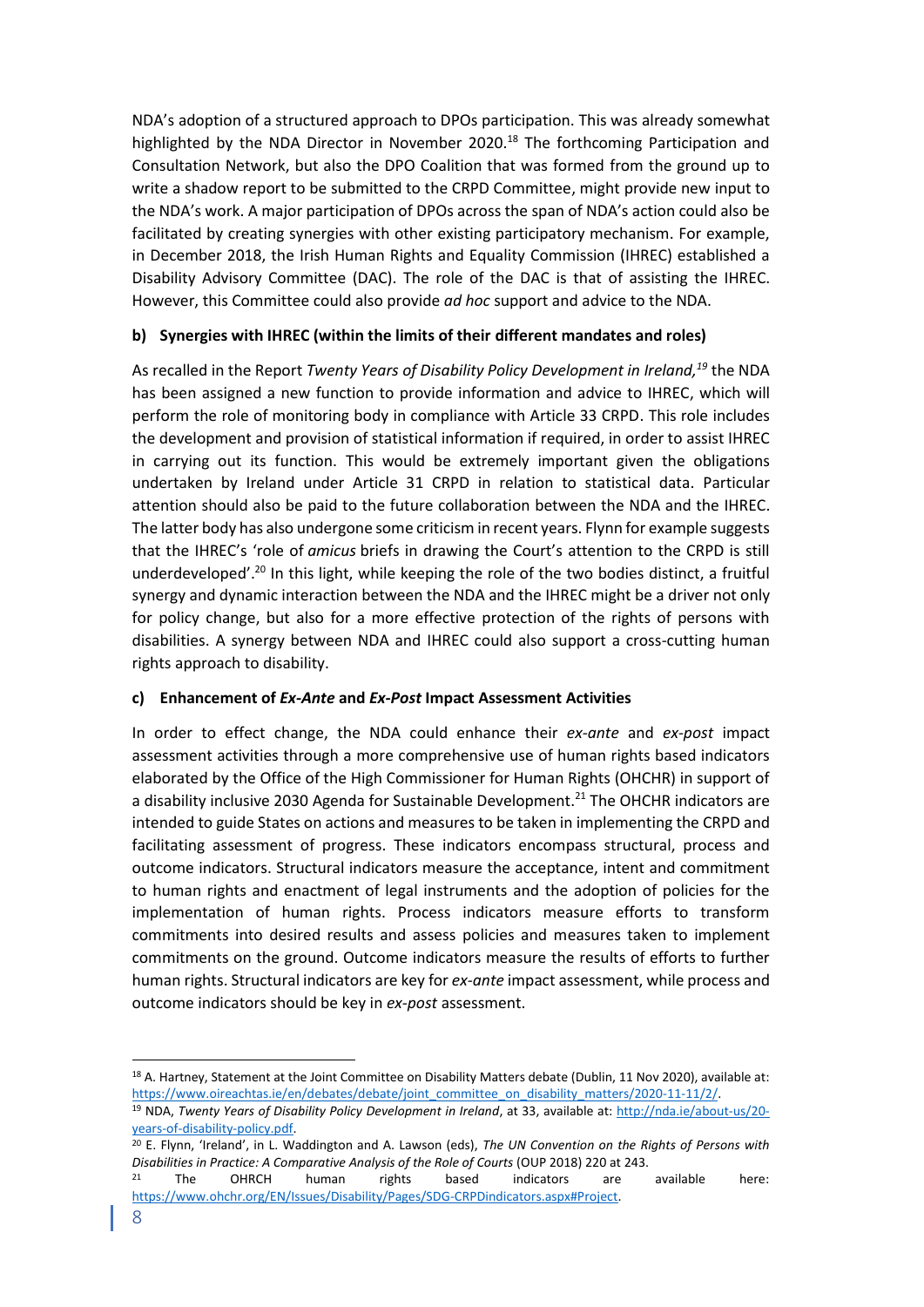# <span id="page-8-0"></span>**4. Areas of Activity that the NDA Could Prioritise**

As noted above, alongside data collection, policy advice and research have been particularly important parts of the NDA's work. These areas of activity should be strengthened by including a **more solid approach to EU disability law and policy**. As noted above, the work of the NDA, thus far, has placed a strong emphasis on the CRPD, which is a ground-breaking document and represents decades of work to change attitudes and approaches to persons with disabilities. This should be further combined with reference to relevant EU law.

The European Disability Strategy 2010–2020 (EDS) $^{22}$  is rarely mentioned and, in the past *National Disability Authority Strategic Plan 2019 – 2021, there is scant attention to EU law* with the exception of the Web Accessibility Directive.<sup>23</sup> The EU Charter of Fundamental Rights (the Charter) is also dramatically underused by the NDA, in spite of it being the EU constitutional catalogue of fundamental rights. Besides the principle of equality and nondiscrimination (Article 21 of the Charter), Article 26 of the Charter affirms 'the right of persons with disabilities to benefit from measures designed to ensure their independence, social and occupational integration and participation in the life of the community'.<sup>24</sup> This principle should be considered a point of reference for Irish policies. In reviewing policy advice and studies, as well as NDA's webpage, it is noticeable that there are scant references to EU law. In recent years, the NDA has engaged with research done by EU bodies and agencies such as the European Union Agency for Fundamental Rights (FRA).<sup>25</sup> However, a more extensive use of the work done by EU institutions and bodies could effectively support national research and comparative approaches.

In the new NDA strategy, alongside a renewed focus on the CRPD, **more attention and a better focus should be given to the EU Charter of Fundamental Rights and to EU disability law** as part of the NDA's work. In fact, EU disability law is not only a new and increasingly prominent field of law and academic research, $^{26}$  it is also extremely relevant to Irish people with disabilities, given that the implementation of the CRPD is also happening at the EU level. The EU in fact ratified the CRPD by virtue of the Council Decision 2010/48/EC of 26 November 2009.<sup>27</sup>

The year 2020 was the concluding year of the EDS which should be soon replaced by a new Strategy for the period 2021-2030. The NDA should pay great attention to the new EDS and foster awareness raising on this new policy instrument at the government level and also among the general public. The EDS has not had any major influence on Irish policy in the past

<sup>22</sup> Commission, 'European Disability Strategy 2010-2020: A Renewed Commitment to a Barrier-Free Europe' COM(2010) 636 final.

<sup>&</sup>lt;sup>23</sup> Directive (EU) 2016/2102 of the European Parliament and of the Council of 26 October 2016 on the accessibility of the websites and mobile applications of public sector bodies [2016] OJ L327/1.

<sup>24</sup> See also C. O'Brien, 'Article 26' in S. Peers, T. Hervey, J. Kenner and A. Ward, *The EU Charter of Fundamental Rights: A Commentary* (Hart Publishing 2014) 709; and N. Šubic, 'The Rights of Persons with Disabilities in the EU Charter of Fundamental Rights: Some Reflections on the 20th Anniversary of the Charter' (2019) Ideas in ALL Blog, available at: [https://www.ideasinall.com/the-rights-of-persons-with-disabilities-in-the-eu-charter-of](https://www.ideasinall.com/the-rights-of-persons-with-disabilities-in-the-eu-charter-of-fundamental-rights-some-reflections-on-the-20th-anniversary-of-the-charter/)[fundamental-rights-some-reflections-on-the-20th-anniversary-of-the-charter/.](https://www.ideasinall.com/the-rights-of-persons-with-disabilities-in-the-eu-charter-of-fundamental-rights-some-reflections-on-the-20th-anniversary-of-the-charter/)

<sup>25</sup> For example, for references to FRA's research on DPO involvement, see NDA, *Advice Paper on Engagement with Disabled Persons' Organisations* (2020), at 14, available at: [http://nda.ie/publications/others/uncrpd/.](http://nda.ie/publications/others/uncrpd/)

<sup>26</sup> D. Ferri and A. Broderick, 'Introduction' in D. Ferri and A. Broderick (eds), *Research Handbook on EU Disability Law* (Edward Elgar 2020), 1.

<sup>&</sup>lt;sup>27</sup> Council Decision 2010/48/EC of 26 November 2009 concerning the conclusion, by the European Community, of the United Nations Convention on the Rights of Persons with Disabilities [2010] OJ L23/35.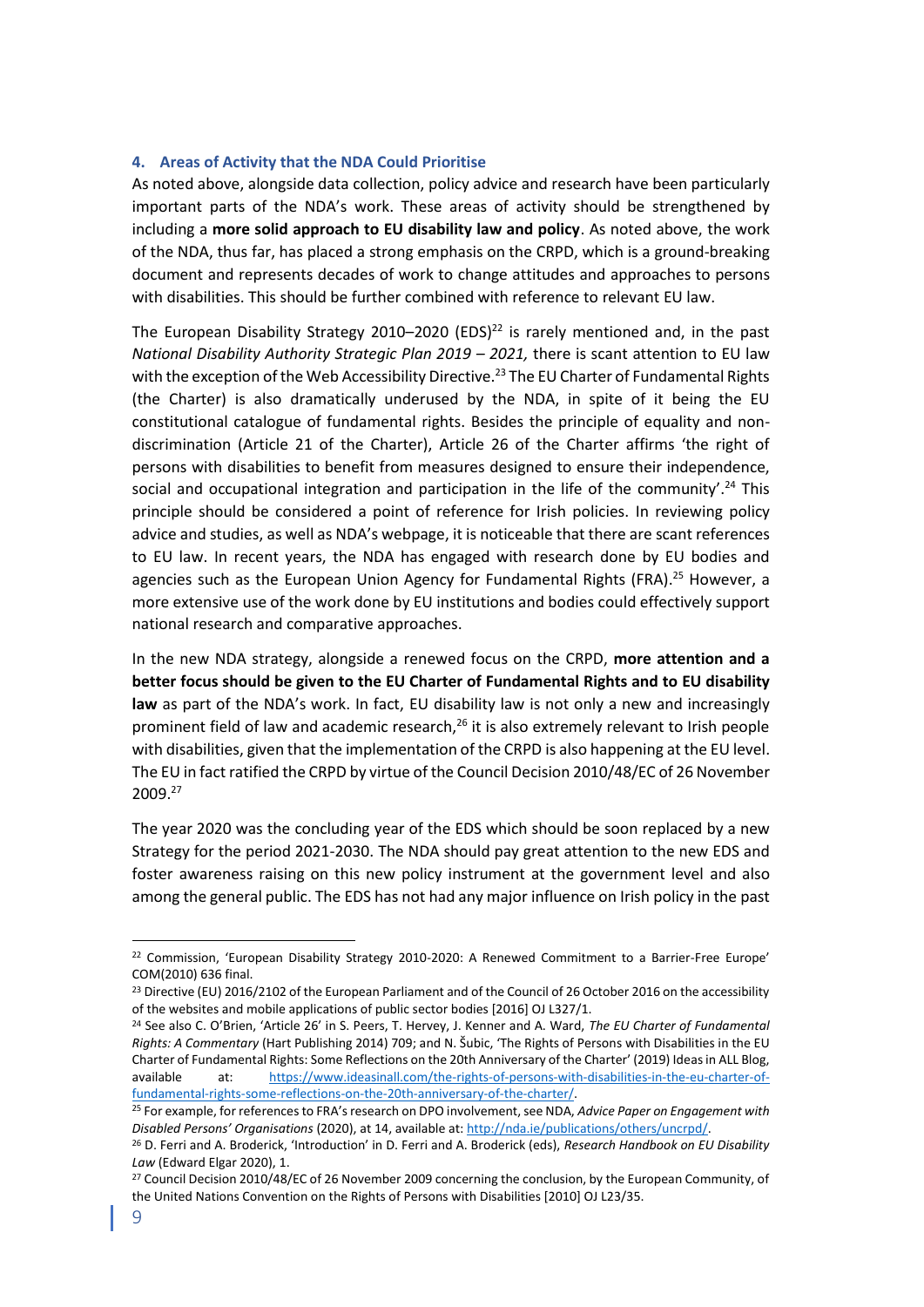decade.<sup>28</sup> The new European Strategy should be used by the NDA to support national policy change.

The NDA should also **refer in a more comprehensive manner to** other **EU soft law instruments** which include references to disability when relevant and appropriate. Disability is currently being mainstreamed in EU policies. For example, the EU Gender Equality Strategy includes a reference to women with disabilities.<sup>29</sup> The Strategy on the Rights of the Child (2021-24), currently in the making, and subject to a consultation, $30$  will also likely include specific references to children with disabilities. The European Pillar of Social Rights (the Pillar), proclaimed in  $2017<sup>31</sup>$  and whose status is admittedly unclear, could also be included as a reference when appropriate. The Pillar  $-$  a soft law document laying down twenty principles "essential for fair and well-functioning labour markets and welfare systems in 21st century Europe"-<sup>32</sup> is not a disability-specific instrument but its three overarching themes equal opportunities and access to the labour market, fair working conditions, and social protection and inclusion – are very relevant to people with disabilities.<sup>33</sup> Moreover, the Pillar includes a few explicit references to disability. In particular, Chapter I of the Pillar, on equal opportunities and access to the labour market, reaffirms the right to equal treatment and non-discrimination, *inter alia*, on the ground of disability in the labour market and access to services (Principle 3). Chapter III, on social protection and inclusion, encompasses a provision (Principle 17) on the inclusion of people with disabilities, stating that '[p]eople with disabilities have the right to income support that ensures living in dignity, services that enable them to participate in the labour market and in society, and a work environment adapted to their needs'. This principle tallies with the more general Principle 10, which states the right of all workers to a high level of protection of their health and safety at work, and provides that workers have a 'right to a working environment adapted to their professional needs and which enables them to prolong their participation in the labour market'.

#### <span id="page-9-0"></span>**5. Other Issues for NDA's Consideration**

In the latest NDA plan, and more broadly in NDA activities thus far, there has been little attention to participation in cultural life. There is only a cursory mention of the Irish Sign Language Act and its implementation. We suggest that the NDA includes a **focus on cultural**  life, as this is essential to end the marginalisation of persons with disabilities in society<sup>34</sup> and to facilitate full participation in the life of the community.<sup>35</sup>

<sup>&</sup>lt;sup>28</sup> Commission, 'Evaluation of the European Disability Strategy 2010-2020' SWD(2020) 289 final, at 20.

<sup>&</sup>lt;sup>29</sup> Commission, 'A Union of Equality: Gender Equality Strategy 2020-2025' COM(2020) 152 final.

<sup>&</sup>lt;sup>30</sup> Information on the initiative for the EU Strategy on the rights of the child is available at: [https://ec.europa.eu/info/law/better-regulation/have-your-say/initiatives/12454-Delivering-for-children-an-EU](https://ec.europa.eu/info/law/better-regulation/have-your-say/initiatives/12454-Delivering-for-children-an-EU-strategy-on-the-rights-of-the-child)[strategy-on-the-rights-of-the-child.](https://ec.europa.eu/info/law/better-regulation/have-your-say/initiatives/12454-Delivering-for-children-an-EU-strategy-on-the-rights-of-the-child)

<sup>&</sup>lt;sup>31</sup> Commission, 'Establishing a European Pillar of Social Rights' COM (2017) 250 final.

<sup>&</sup>lt;sup>32</sup> Commission, 'Commission Recommendation of 26 April 2017 on the European Pillar of Social Rights' C(2017) 2600 final.

<sup>&</sup>lt;sup>33</sup> More information on the Pillar is available at: [https://ec.europa.eu/info/strategy/priorities-2019-](https://ec.europa.eu/info/strategy/priorities-2019-2024/economy-works-people/deeper-and-fairer-economic-and-monetary-union/european-pillar-social-rights_en) [2024/economy-works-people/deeper-and-fairer-economic-and-monetary-union/european-pillar-social](https://ec.europa.eu/info/strategy/priorities-2019-2024/economy-works-people/deeper-and-fairer-economic-and-monetary-union/european-pillar-social-rights_en)[rights\\_en.](https://ec.europa.eu/info/strategy/priorities-2019-2024/economy-works-people/deeper-and-fairer-economic-and-monetary-union/european-pillar-social-rights_en) 

<sup>34</sup> D. Tatic, *Access for People with Disabilities to Culture, Tourism, Sports and Leisure Activities: Towards Meaningful and Enriching Participation* (Council of Europe 2015), available [https://rm.coe.int/16805a2a23%20\(2017.](https://rm.coe.int/16805a2a23%20(2017)

<sup>35</sup> Council of Europe, *Strategy on the Rights of Persons with Disabilities 2017-2023* (2017), available at: [https://www.coe.int/en/web/disability/strategy-2017-2023.](https://www.coe.int/en/web/disability/strategy-2017-2023)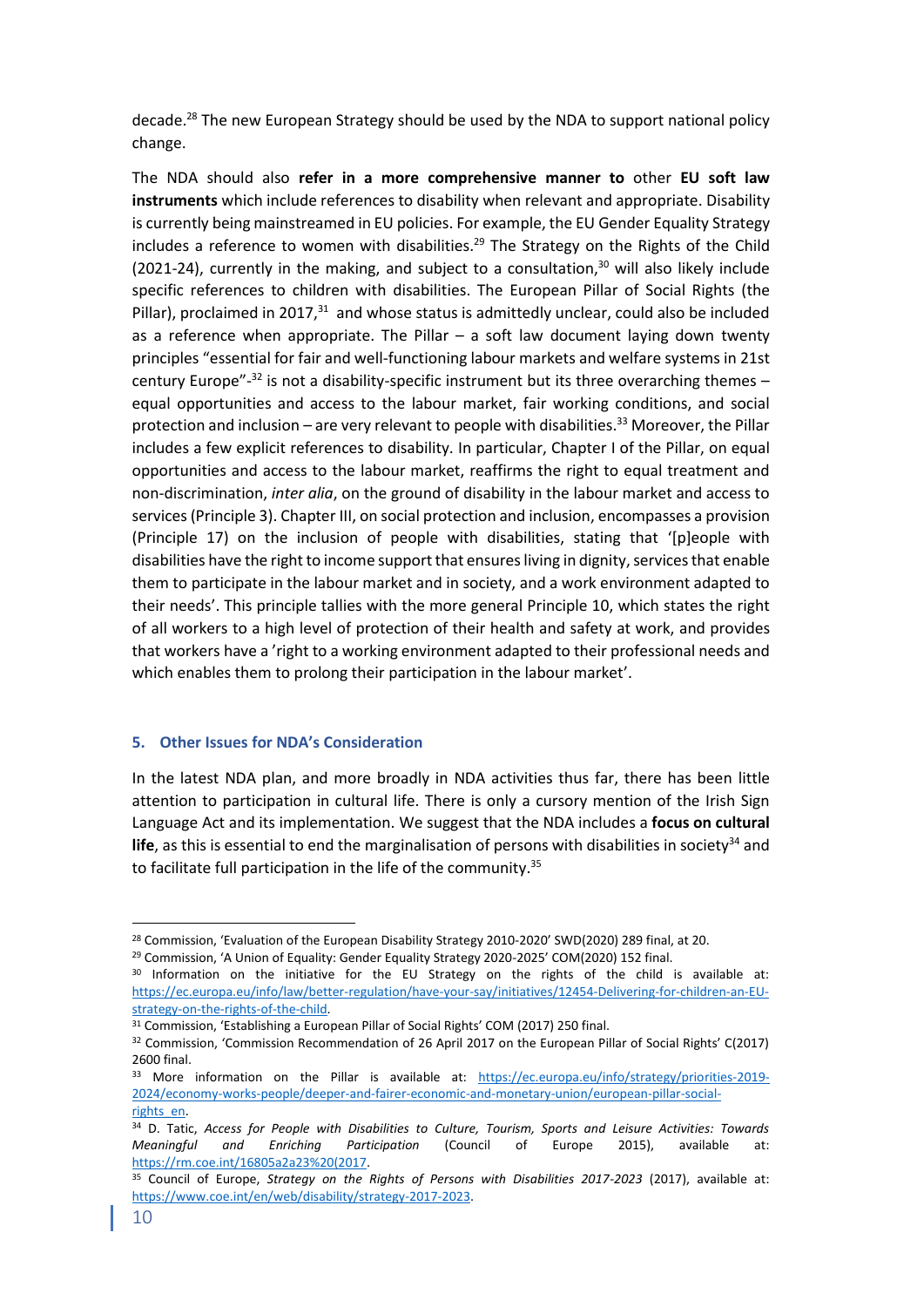The importance of culture in approaches to disability is reflected in the statement of the then Special Rapporteur on the rights of persons with disabilities, Catalina Devandas-Aguilar, that 'neither awareness-raising programmes nor the generalisation of anti-discrimination measures will alone suffice' for disability to be embraced as part of human diversity and that 'what is needed is a cultural transformation of the way society relates to the difference of disability<sup>36</sup>. This is consistent with the focus within the field of disability studies in recent decades on culture, on the potential of people with disabilities to influence it, and on disability as a lens with potential for reinterpretation and transformation of mainstream culture<sup>37</sup>. Furthermore, the loss of opportunities to participate in cultural life for people with disabilities entails also a loss for the society as a whole because of the lack of cultural diversity resulting from such an inaccessible and exclusionary cultural realm.

The implementation of the **Irish Sign Language Act 2017** is key and the NDA's informed policy advice and data collection would be important to support that implementation. More attention should also be given to the implementation of the **European Union (Marrakesh Treaty) Regulations 2018 S.I. No. 412 of 2018.** These Regulations, which came into force in October 2018, transpose into Irish law EU Directive 2017/15641 which facilitates the use of certain copyright protected works, without the authorisation of the rightsholder, for the benefit of persons who are blind, visually impaired or otherwise print disabled.

The NDA should also include as an issue research on the possibility of Ireland opting in to the **EU Disability Card**. In post-Covid times, this card might enhance the number of EU citizens with disabilities visiting Ireland. The EU disability card is a pilot project involving eight EU countries (Belgium, Cyprus, Estonia, Finland, Italy, Malta, Romania and Slovenia) to ensure equal access to benefits for people with disabilities mainly in the areas of culture, leisure, sport and transport. The card is mutually recognised between EU countries participating in the system, on a voluntary basis. In 2019 the European Commission started an assessment process on the initiative. The assessment study will provide a basis for the NDA to provide informed policy advice and to assess the feasibility of the Irish Government deciding to eventually opt in.<sup>38</sup>

Overall, in our research we have ascertained that there is limited quantitative and qualitative data on access to cultural activities, goods and services for people with disabilities or on persons with disabilities as artists or cultural producers. In some countries, such as the UK, some national statistics suggest that figures for disabled workers in the arts remain very low.<sup>39</sup> Only a few festivals include disabled artists alongside non-disabled ones,<sup>40</sup> and it is not clear whether accessibility of performances is ensured. We suggest that the NDA's work should promote a comprehensive approach to the right to participate in cultural life within its future work.

<sup>&</sup>lt;sup>36</sup> UN Human Rights Council, *Report of the Special Rapporteur on the rights of persons with disabilities (2019)* A/HRC/43/41, para 75, available at[: https://undocs.org/en/A/HRC/43/41.](https://undocs.org/en/A/HRC/43/41)

<sup>37</sup> See for example T. Titchkosky, *Disability, self, and society* (University of Toronto Press 2003); D. Goodley, *Disability studies: An interdisciplinary introduction* (SAGE 2011); and A. Waldschmidt, 'Disability–Culture–Society: Strengths and weaknesses of a cultural model of dis/ability' (2018) 12(2) *ALTER* 65.

<sup>38</sup> On the EU Disability Card, see also: https://ec.europa.eu/social/main.jsp?catId=1139.

<sup>39</sup> Arts Council England (ACE), *Grant-in-Aid and Lottery Distribution Annual Report and Accounts 2015/16* (2016), available at: [http://www.artscouncil.org.uk/sites/default/files/download](http://www.artscouncil.org.uk/sites/default/files/download-file/ACE166_Annual_Report_201516.pdf)file/ACE166 Annual Report 201516.pdf.

<sup>&</sup>lt;sup>40</sup> British Council, 'European Disability Arts Festivals' (undated), available at: https://www.disabilityartsinternational.org/resources/european-disability-arts-festivals/.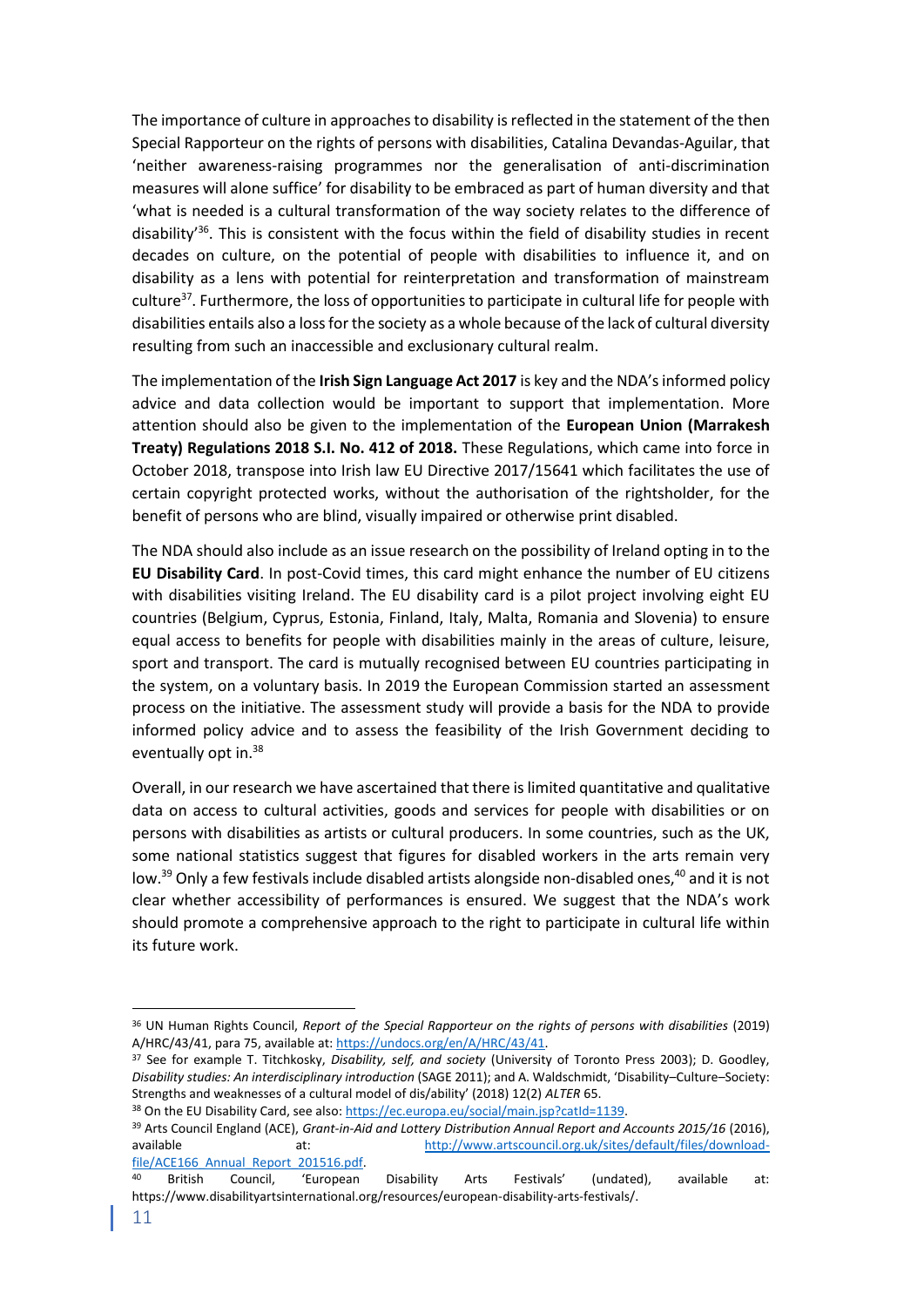Karima Bennoune, the UN Special Rapporteur in the field of cultural rights, has stated<sup>41</sup>:

Even in these trying times, when more than half a million people have died from the virus, *cultural rights are not a luxury*. They are key to the overall implementation of universal human rights and a crucial part of the responses to many current challenges, from discrimination and poverty to COVID-19 itself. Moreover, the safeguarding and promotion of culture contributes directly to many of the Sustainable Development Goals – safe and sustainable cities, the promotion of gender equality, and peaceful and inclusive societies.

Given the disproportionate effect of COVID-19 on people with disabilities, it is very important that, in post-Covid era, the arts and culture develop in a way that fosters their inclusion.

<sup>41</sup> K. Bennoune, 'Culture is at the Heart of Our Response to Covid-19' (Local and Regional Governments Day on Accelerating transformation from the ground-up in a post-Covid era, UN High Level Forum on Sustainable Development, July 2020), at 1, available at: [https://www.ohchr.org/Documents/Issues/CulturalRights/K.Bennoune-speechHLPF2020.docx.](https://www.ohchr.org/Documents/Issues/CulturalRights/K.Bennoune-speechHLPF2020.docx) Emphasis added.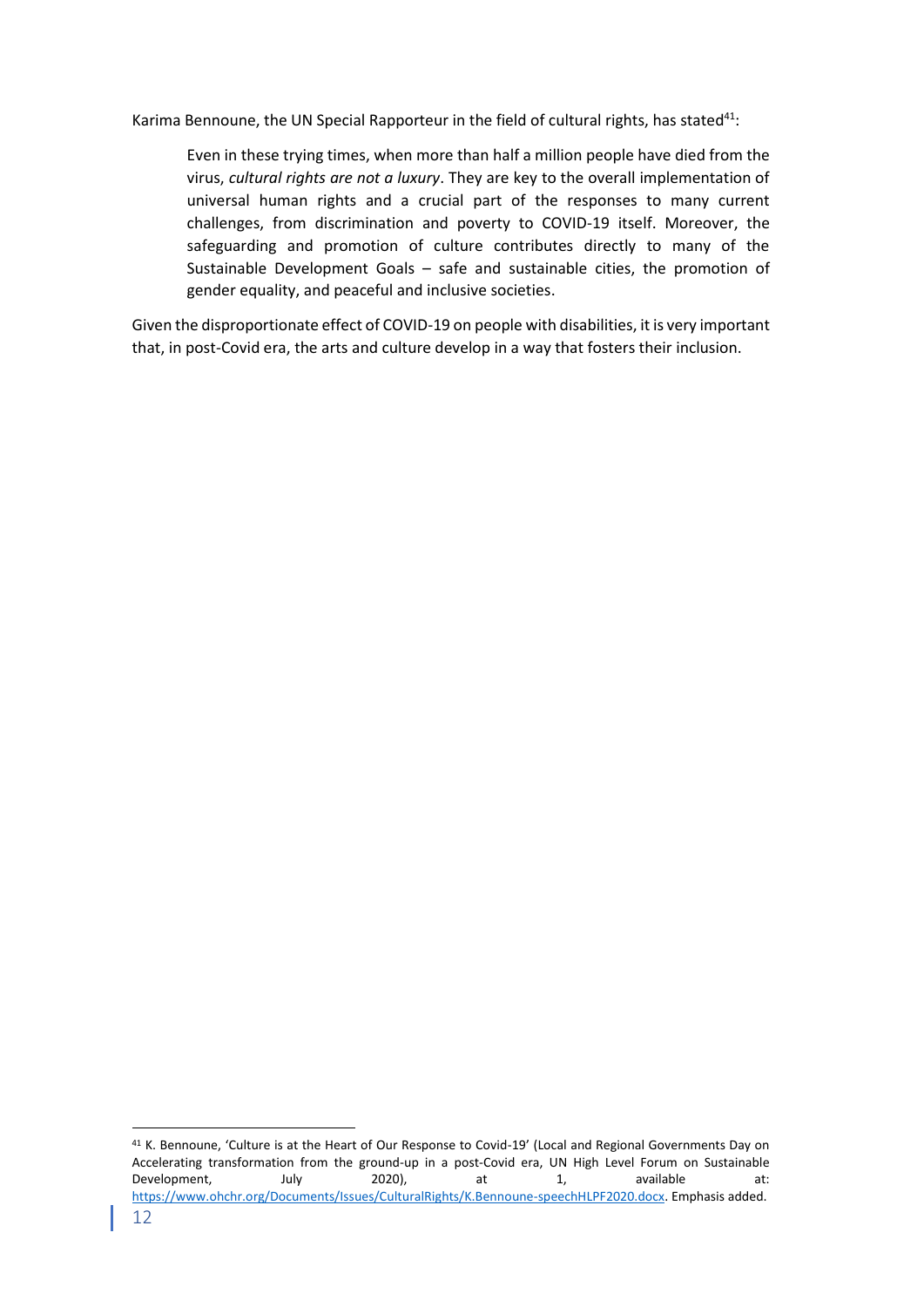### <span id="page-12-0"></span>**Selected Bibliography**

- Arts Council England (ACE), *Grant-in-Aid and Lottery Distribution Annual Report and Accounts*  2*015/16* (2016), available at: [http://www.artscouncil.org.uk/sites/default/files/download](http://www.artscouncil.org.uk/sites/default/files/download-file/ACE166_Annual_Report_201516.pdf)file/ACE166 Annual Report 201516.pdf
- Bennoune, K 'Culture is at the Heart of Our Response to Covid-19' (Local and Regional Governments Day on Accelerating transformation from the ground-up in a post-Covid era, UN High Level Forum on Sustainable Development, July 2020), available at: [https://www.ohchr.org/Documents/Issues/CulturalRights/K.Bennoune](https://www.ohchr.org/Documents/Issues/CulturalRights/K.Bennoune-speechHLPF2020.docx)[speechHLPF2020.docx](https://www.ohchr.org/Documents/Issues/CulturalRights/K.Bennoune-speechHLPF2020.docx)
- British Council, 'European Disability Arts Festivals' (undated), available at: [https://www.disabilityartsinternational.org/resources/european-disability-arts](https://www.disabilityartsinternational.org/resources/european-disability-arts-festivals/)[festivals/](https://www.disabilityartsinternational.org/resources/european-disability-arts-festivals/)
- Broderick A and Ferri D, *International and European Disability Law. Text, Cases and Materials* (Cambridge University Press 2019)
- Commission, 'European Disability Strategy 2010-2020: A Renewed Commitment to a Barrier-Free Europe' COM(2010) 636 final
- Commission, 'Commission Recommendation of 26 April 2017 on the European Pillar of Social Rights' C(2017) 2600 final
- Commission, 'Establishing a European Pillar of Social Rights' COM (2017) 250 final
- Commission, 'A Union of Equality: Gender Equality Strategy 2020-2025' COM(2020) 152 final
- Commission, 'Evaluation of the European Disability Strategy 2010-2020' SWD(2020) 289 final
- Council of Europe, *Strategy on the Rights of Persons with Disabilities 2017-2023* (2017), available at:<https://www.coe.int/en/web/disability/strategy-2017-2023>
- Cullen K and McDaid D, Evidence Review to Inform the Parameters for a Refresh of A Vision for Change (2017), available at: https://health.gov.ie/blog/publications/evidencereview-to-inform-the-parameters-for-a-refresh-of-a-vision-for-change/
- DFI, *Annual Report 2019* (2020), available at: [https://www.disability](https://www.disability-federation.ie/assets/files/pdf/final_annual_review_2019_-_interactive_version.pdf)[federation.ie/assets/files/pdf/final\\_annual\\_review\\_2019\\_-\\_interactive\\_version.pdf](https://www.disability-federation.ie/assets/files/pdf/final_annual_review_2019_-_interactive_version.pdf)
- Ferri D and Broderick A, 'Introduction' in Ferri D and Broderick A (eds), *Research Handbook on EU Disability Law* (Edward Elgar 2020)
- Fleming P, McGilloway S and Barry S, 'The Successes and Challenges of Implementing Individualised Funding and Supports for Disabled People: an Irish Perspective' (2016) 31(10) *Disability & Society* 1369
- Flynn E, 'Ireland', in Waddington L and Lawson A (eds), *The UN Convention on the Rights of Persons with Disabilities in Practice: A Comparative Analysis of the Role of Courts* (OUP 2018) 220
- Goodley D, *Disability studies: An interdisciplinary introduction* (SAGE 2011)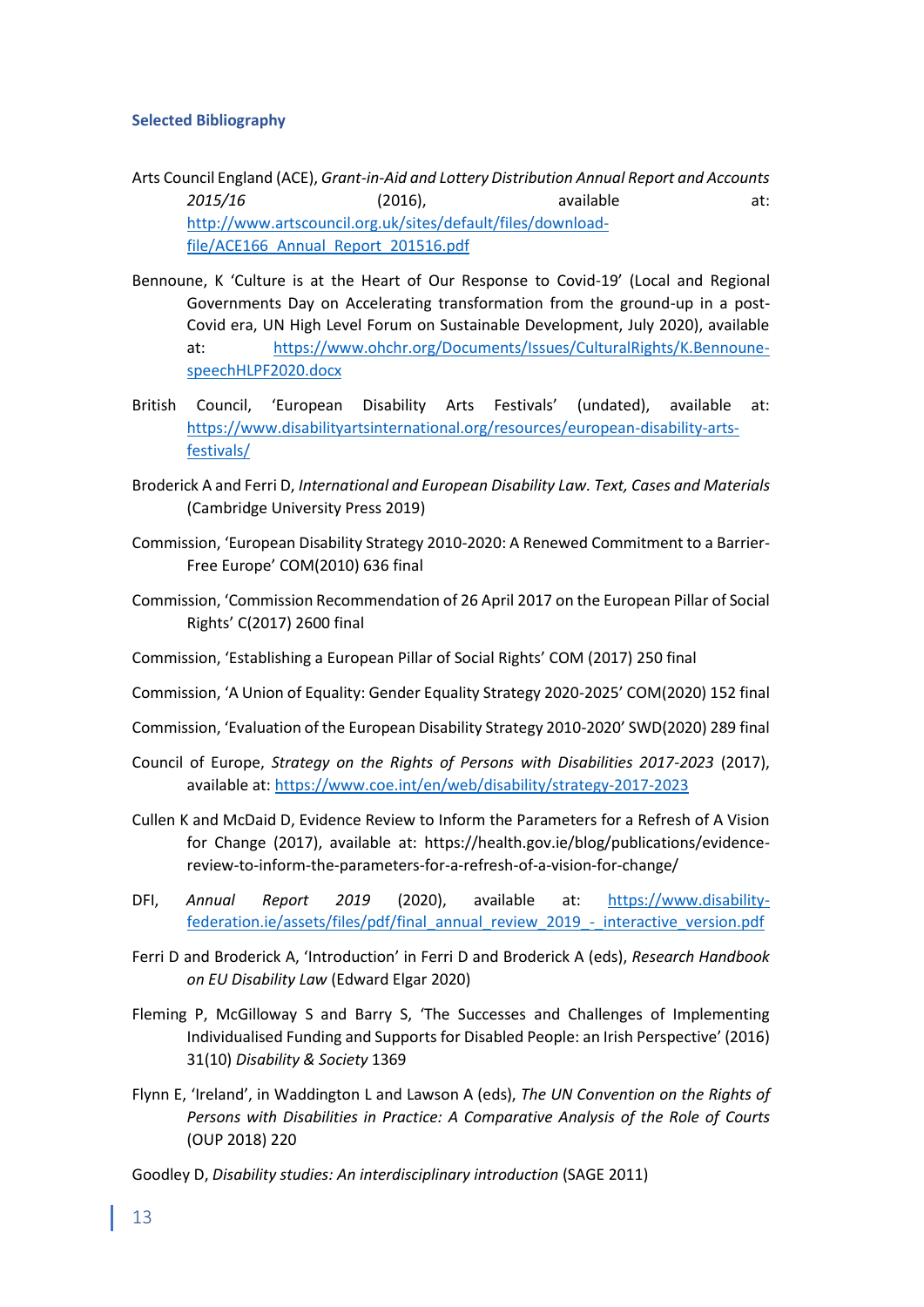- Hartney A, Statement at the Joint Committee on Disability Matters debate (Dublin, 11 Nov 2020), available at: the set of the set of the set of the set of the set of the set of the set of the set of t [https://www.oireachtas.ie/en/debates/debate/joint\\_committee\\_on\\_disability\\_mat](https://www.oireachtas.ie/en/debates/debate/joint_committee_on_disability_matters/2020-11-11/2/) [ters/2020-11-11/2/](https://www.oireachtas.ie/en/debates/debate/joint_committee_on_disability_matters/2020-11-11/2/)
- Jenkins M, 'Equal Recognition before the Law: A Call for a Statutory Social Care Advocate for Vulnerable Adults in Integrating Health and Social Care' in O'Connor T (ed*), Integrated Care for Ireland in an International Context: Challenges for Policy, Institutions & Specific Service User Needs* (Oak Tree Press 2013)
- ILMI*, Independent Living Movement Ireland submission to the Mid Term Review of the National Disability Inclusion Strategy (NDIS)* (2019), available at: [https://ilmi.ie/wp](https://ilmi.ie/wp-content/uploads/2019/12/ILMI-Submission-to-NDIS-November-2019.pdf)[content/uploads/2019/12/ILMI-Submission-to-NDIS-November-2019.pdf](https://ilmi.ie/wp-content/uploads/2019/12/ILMI-Submission-to-NDIS-November-2019.pdf)
- May‐Simera C, 'Is the Irish (Republic of) Comprehensive Employment Strategy Fit for Purpose in Promoting the Employment of People with Intellectual Disabilities in the Open Labor Market? A Discussion Using Evidence from the National Intellectual Disability Database' (2018) 15(4) *Journal of Policy and Practice in Intellectual Disabilities* 284
- McCausland D, McCallion P, Brennan D and McCarron M, 'The Exercise of Human Rights and Citizenship by Older Adults with an Intellectual Disability in Ireland' (2018) 62(10) *Journal of Intellectual Disability Research* 875
- McConkey R, 'Public perceptions of the rights of persons with disability: National surveys in the Republic of Ireland' (2020) 14(2) *ALTER* 128
- McDonagh R, Statement at the Joint Committee on Disability Matters debate (Dublin, 11 Nov 2020), available at: the set of the set of the set of the set of the set of the set of the set of the set of t [https://www.oireachtas.ie/en/debates/debate/joint\\_committee\\_on\\_disability\\_mat](https://www.oireachtas.ie/en/debates/debate/joint_committee_on_disability_matters/2020-11-11/2/) [ters/2020-11-11/2/](https://www.oireachtas.ie/en/debates/debate/joint_committee_on_disability_matters/2020-11-11/2/)
- Moloney C, *Living independently and being included in the community* (2019) ANED, available at:<https://www.disability-europe.net/country/ireland>
- NDA, *Advice Paper on Engagement with Disabled Persons' Organisations* (2020), available at: <http://nda.ie/publications/others/uncrpd/>
- NDA, *National Disability Authority Strategic Plan 2019 – 2021*, available at: [http://nda.ie/About-Us/Corporate-Publications/Strategic-Plans/Strategic-Plan-](http://nda.ie/About-Us/Corporate-Publications/Strategic-Plans/Strategic-Plan-2019-2021/)[2019-2021/](http://nda.ie/About-Us/Corporate-Publications/Strategic-Plans/Strategic-Plan-2019-2021/)
- NDA, *Twenty Years of Disability Policy Development in Ireland*, available at: <http://nda.ie/about-us/20-years-of-disability-policy.pdf>
- O'Brien C, 'Article 26' in Peers S, Hervey T, Kenner J and Ward A, *The EU Charter of Fundamental Rights: A Commentary* (Hart Publishing 2014) 709
- Quinn G, 'All Power to the People Why Change on Disability Policy is so Slow in Ireland: Lessons for the Next Generation of Researchers' (Disability Studies Association of Ireland conference, Dublin, 2015)